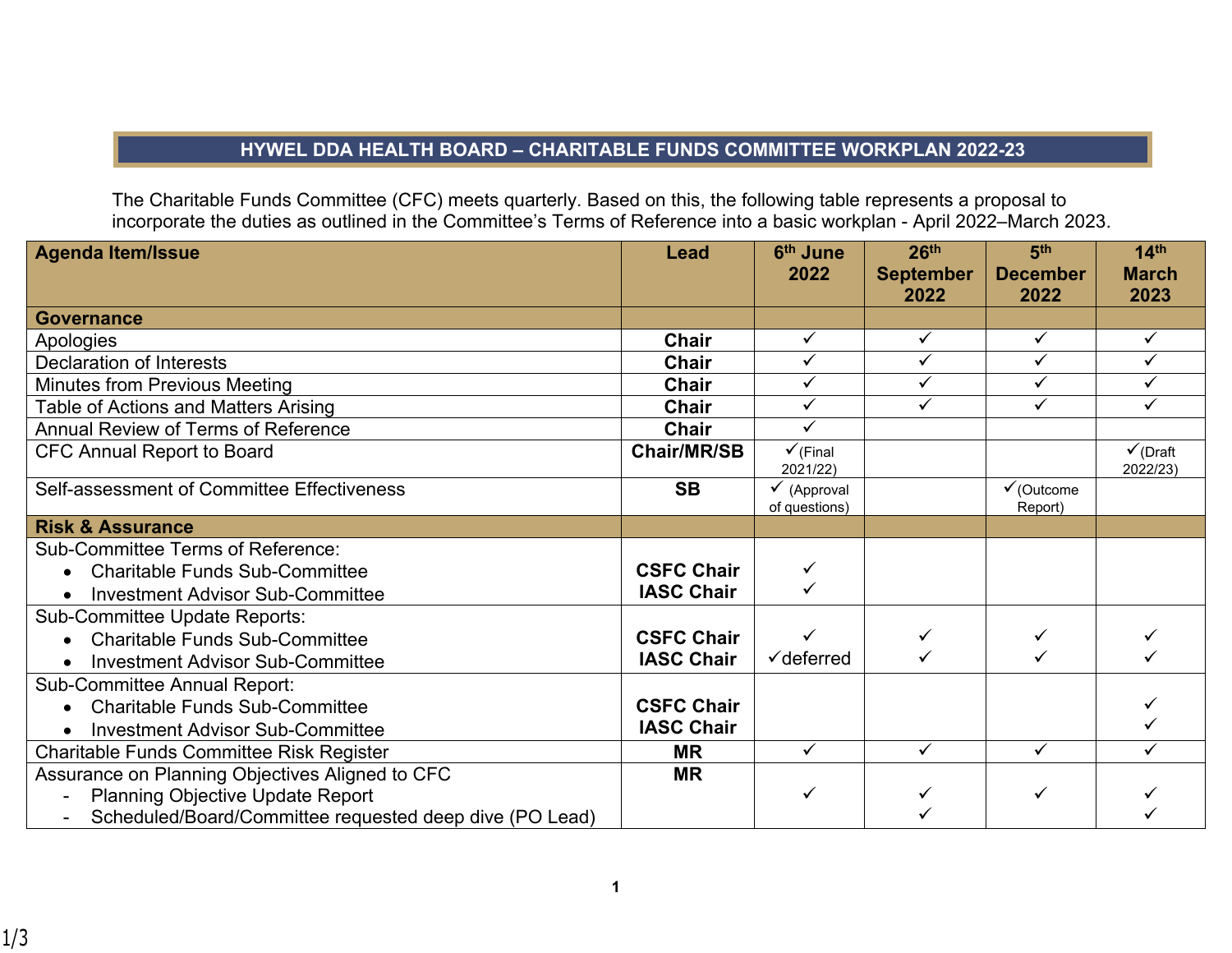| Administrative Committee Annual Meeting (Hydrotherapy Pool: JC                                               | <b>RS</b>              | ✓                                      |                              |                              |                         |
|--------------------------------------------------------------------------------------------------------------|------------------------|----------------------------------------|------------------------------|------------------------------|-------------------------|
| Williams (Elizabeth Williams Endowment) Trust Fund) Update Report<br><b>Operational/Strategic Issues</b>     |                        |                                        |                              |                              |                         |
| Approval of policies and procedures relating to charitable funds on                                          | <b>NT</b>              | $\checkmark$                           | $\checkmark$                 | $\checkmark$                 | ✓                       |
| behalf of the Board (as required)                                                                            |                        |                                        |                              |                              |                         |
| Approval of charitable funds expenditure over £50,000 (as required)                                          | <b>Chair</b>           | $\checkmark$                           | $\checkmark$                 | $\checkmark$                 | $\checkmark$            |
| Review/Ratification of any approvals made outside the meeting via                                            | <b>Chair</b>           | $\checkmark$                           | $\checkmark$                 | $\overline{\checkmark}$      | ✓                       |
| <b>Chair's Action or via Corporate Trustees</b>                                                              |                        |                                        |                              |                              |                         |
| Acceptance and recommendation of other relevant strategies,                                                  | All                    | $\checkmark$                           | $\checkmark$                 | $\checkmark$                 |                         |
| policies, procedures, and reports relating to charitable funds, as                                           |                        |                                        |                              |                              |                         |
| appropriate for ratification by Board (as required)                                                          |                        |                                        |                              |                              |                         |
| Charitable Funds - Making a Difference                                                                       | <b>NLI</b>             | $\checkmark$ (Bereavem<br>ent Support) | $\checkmark$                 | $\checkmark$                 | $\checkmark$            |
| <b>Evaluation Reports</b>                                                                                    |                        |                                        |                              |                              |                         |
| Trainee Haematology Clinical Nurse Specialist Proposal for                                                   | <b>GB</b>              |                                        |                              | ✓                            |                         |
| Ceredigion and Pembrokeshire Update Report                                                                   |                        |                                        |                              |                              |                         |
| Cancer Services Expenditure CaPS Project (September 2023)<br>$\blacksquare$                                  | <b>GB</b>              | ✓                                      |                              |                              |                         |
| <b>Staff Welfare and Wellbeing: Rest Areas</b>                                                               | <b>EB</b><br><b>AD</b> |                                        |                              |                              |                         |
| <b>Family Counsellor Request</b><br>$\overline{\phantom{a}}$<br><b>Cardiology Equipment, WGH Paediatrics</b> | <b>ND</b>              |                                        |                              | ✓                            |                         |
| $\blacksquare$<br>Transperineal Biopsy Machine PPH (Brief update)<br>$\overline{\phantom{a}}$                | <b>NKS</b>             |                                        |                              |                              | $\checkmark$            |
|                                                                                                              | <b>NLI</b>             | $\checkmark$                           | $\checkmark$                 | $\checkmark$                 | ✓                       |
| Bronglais General Hospital Chemotherapy Unit Fundraising Appeal<br>Update                                    |                        |                                        |                              |                              |                         |
| <b>Performance</b>                                                                                           |                        |                                        |                              |                              |                         |
| Investment Advisor Performance Update (to be presented in person)                                            | <b>NT</b>              |                                        | $\checkmark$                 |                              | $\checkmark$            |
| Integrated Hywel Dda Health Charities Performance Report                                                     | <b>MR/HT</b>           | $\checkmark$                           | $\overline{\checkmark}$      | $\overline{\checkmark}$      | $\overline{\checkmark}$ |
| Draft Annual Accounts (2021/22)                                                                              | <b>HT/NT</b>           |                                        | $\checkmark$                 |                              |                         |
| Final Annual Report & Accounts (2021/22)                                                                     | <b>HT/NT</b>           |                                        |                              | $\checkmark$                 |                         |
| Internal Audit Report on Charitable Funds (Subject to confirmation)                                          | <b>Chair/Internal</b>  |                                        |                              |                              |                         |
|                                                                                                              | <b>Audit</b>           |                                        |                              |                              |                         |
| <b>For Information</b>                                                                                       |                        |                                        |                              |                              |                         |
| Reflective Summary of Meeting                                                                                | <b>MR</b>              | $\checkmark$<br>✓                      | $\checkmark$<br>$\checkmark$ | $\checkmark$<br>$\checkmark$ | $\checkmark$<br>✓       |
| CFC Workplan 2022/23<br><b>Administration</b>                                                                | <b>SB</b>              |                                        |                              |                              |                         |
| Agenda setting meeting at least 6 weeks prior to meeting                                                     | <b>SB</b>              | $\checkmark$                           | $\overline{\checkmark}$      | $\overline{\checkmark}$      | $\checkmark$            |
|                                                                                                              |                        |                                        |                              |                              |                         |